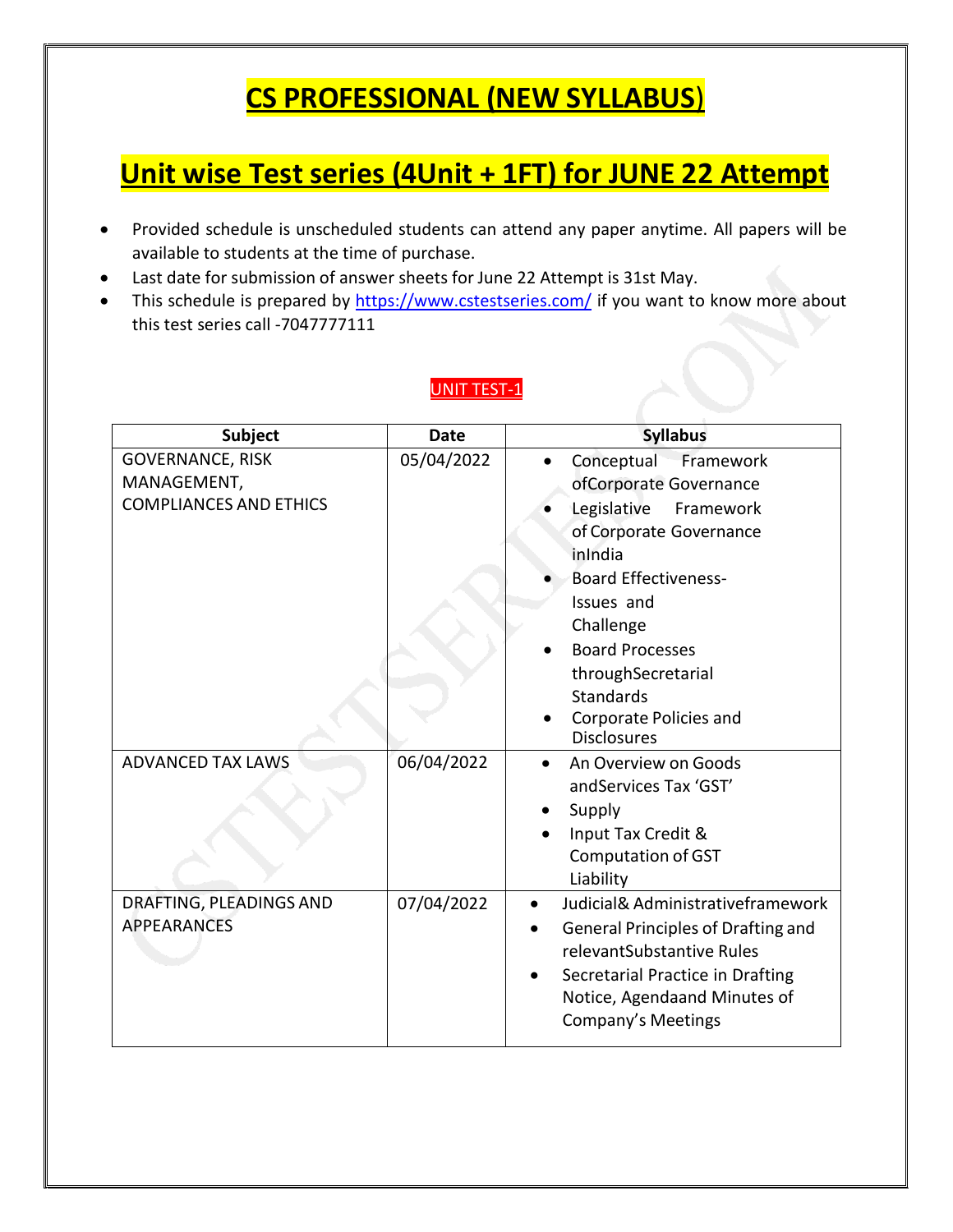| SECRETARIAL AUDIT,<br><b>COMPLIANCE MANAGEMENT</b><br><b>AND DUEDILIGENCE</b><br><b>CORPORATE</b><br>RESTRUCTURING, INSOLVENCY,<br><b>LIQUIDATION &amp; WINDING-UP</b> | 08/04/2022<br>09/04/2022 | Compliance<br>Framework<br>Compliances<br><b>Entity wise</b><br><b>Activity wise</b><br>Sector wise<br><b>Industry Specific</b><br>State and Local applicable<br>laws<br>Documentation &<br>maintenance of records<br><b>Types of Corporate</b><br>$\bullet$<br>Restructuring<br><b>Acquisition of Company/Business</b> |
|------------------------------------------------------------------------------------------------------------------------------------------------------------------------|--------------------------|-------------------------------------------------------------------------------------------------------------------------------------------------------------------------------------------------------------------------------------------------------------------------------------------------------------------------|
|                                                                                                                                                                        |                          | Planning & Strategy<br>Process of M & A transactions<br>Documentation-Merger&<br>Amalgamation                                                                                                                                                                                                                           |
| <b>RESOLUTION OF CORPORATE</b><br>DISPUTES, NON-<br><b>COMPLIANCES &amp; REMEDIES</b>                                                                                  | 10/04/2022               | Shareholders' Democracy&<br>$\bullet$<br>Rights<br><b>Corporate Disputes</b>                                                                                                                                                                                                                                            |
| <b>CORPORATE FUNDING &amp;</b><br><b>LISTINGS IN STOCK</b><br><b>EXCHANGES</b>                                                                                         | 10/04/2022               | Indian Equity-Public Funding<br>$\bullet$<br>Indian Equity- Private funding<br>Indian equity- Non Fund based<br>Debt Funding - Indian Fund Based<br>$\bullet$                                                                                                                                                           |

#### **UNIT TEST-2**

| <b>Subject</b>                                                          | Date       | <b>Syllabus</b>                                                                                                                                                                                                                                                                          |
|-------------------------------------------------------------------------|------------|------------------------------------------------------------------------------------------------------------------------------------------------------------------------------------------------------------------------------------------------------------------------------------------|
| <b>GOVERNANCE, RISK</b><br>MANAGEMENT,<br><b>COMPLIANCES AND ETHICS</b> | 11/04/2022 | Accounting and Audit related<br>issues, RPTs and Vigil<br>Mechanism<br><b>Board Committees</b><br>Corporate Governance and<br><b>Shareholders Rights</b><br>Corporate Governance and<br><b>OtherStakeholders</b><br>Governance and Compliance Risk<br><b>Corporate Governance Forums</b> |
| <b>ADVANCED TAX LAWS</b>                                                | 11/04/2022 | Procedural Complianceunder GST<br>Demand and Recovery, Advance<br>Ruling, Appealsand Revision<br>Inspection, search, seizure,<br>offences & Penalties Compliance<br>rating, anti-profiteering, GST<br>practitioners, authorized                                                          |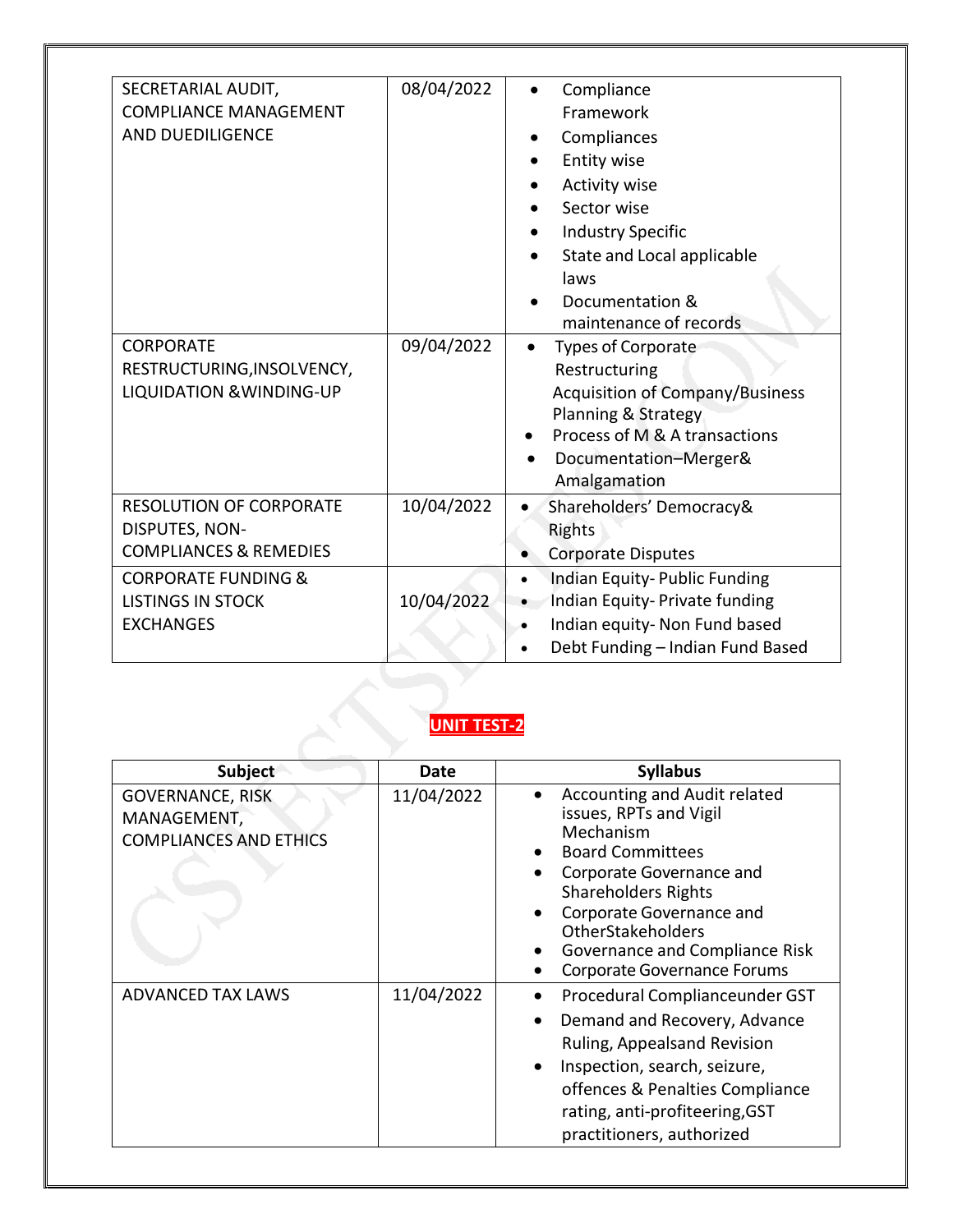|                                                                                              |            | representative, professional<br>opportunities<br><b>Integrated Goods and Service</b><br>Tax(IGST)<br><b>Union Territory Goods and Service</b><br>tax(UTGST)<br><b>GST Compensation toStates</b><br>Industry/ Sector Specific Analysis                                                                                                                                                                                                                  |
|----------------------------------------------------------------------------------------------|------------|--------------------------------------------------------------------------------------------------------------------------------------------------------------------------------------------------------------------------------------------------------------------------------------------------------------------------------------------------------------------------------------------------------------------------------------------------------|
| DRAFTING, PLEADINGS AND<br><b>APPEARANCES</b>                                                | 12/04/2022 | Drafting and<br>$\bullet$<br><b>Conveyancing Relating</b><br>toVarious Deeds and<br>Documents(I)<br>Drafting and<br><b>Conveyancing Relating</b><br>to Various Deeds and<br>Documents (II) Pleadings                                                                                                                                                                                                                                                   |
| SECRETARIAL AUDIT,<br><b>COMPLIANCE MANAGEMENT</b><br>AND DUE DILIGENCE                      | 13/04/2022 | Search and Status Report<br><b>KYC</b><br>Signing and Certification<br>Segment-wise Role of<br>CompanySecretaries<br>Audits                                                                                                                                                                                                                                                                                                                            |
| <b>CORPORATE RESTRUCTURING,</b><br><b>INSOLVENCY, LIQUIDATION &amp;</b><br><b>WINDING-UP</b> | 14/04/2022 | Valuation of Business and Assets for<br><b>Corporate Restructuring</b><br><b>Accounting in Corporate</b><br>Restructuring- Concept and<br><b>Accounting Treatment</b><br>Taxation & Stamp Dutyaspects of<br><b>Corporate Restructuring</b><br><b>Competition Act</b><br>Regulatory approvals ofscheme<br>Appearance before NCLT/NCLAT<br><b>Fast Track Mergers: Small</b><br>companies, Holding and wholly<br>owned companies<br>Cross Border Mergers. |
| <b>RESOLUTION OF CORPORATE</b><br>DISPUTES, NON-COMPLIANCES<br>& REMEDIES                    | 15/04/2022 | Fraud under Companies Actand IPC<br>Misrepresentation&Malpractices<br><b>Regulatory Action</b>                                                                                                                                                                                                                                                                                                                                                         |
| <b>CORPORATE FUNDING &amp;</b><br><b>LISTINGS IN STOCK EXCHANGES</b>                         | 16/04/2022 | Debt Funding - Indian Nonfund<br><b>Based</b><br>Foreign Funding - Instruments<br>&Institutions<br>Other Borrowings Tools Non-<br>Convertible Instruments-Non-                                                                                                                                                                                                                                                                                         |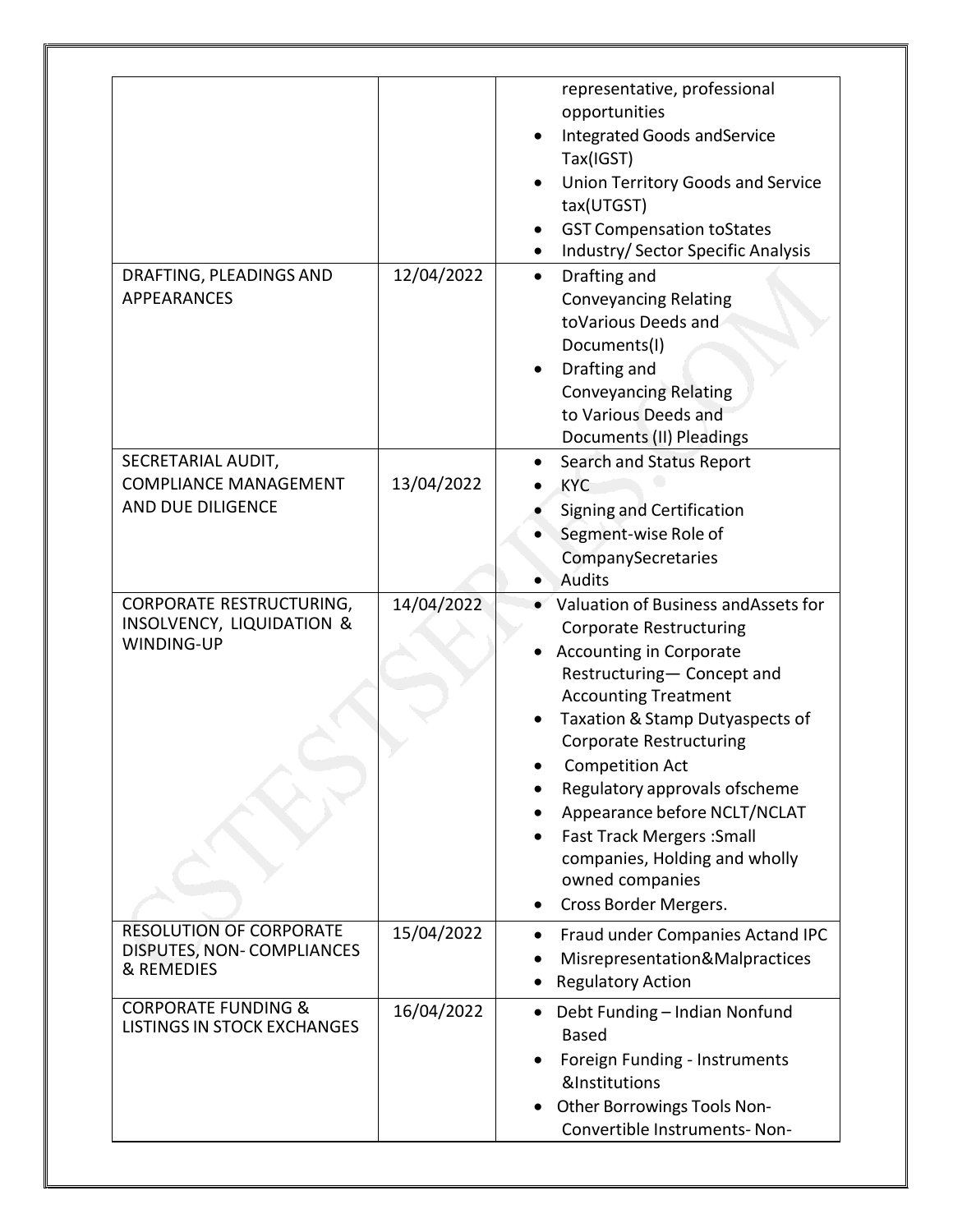### **UNIT TEST-3**

| <b>Subject</b>                                                          | <b>Date</b> | <b>Syllabus</b>                                                                                                                                                                                                            |
|-------------------------------------------------------------------------|-------------|----------------------------------------------------------------------------------------------------------------------------------------------------------------------------------------------------------------------------|
| <b>GOVERNANCE, RISK</b>                                                 | 17/04/2022  | <b>Risk Management</b>                                                                                                                                                                                                     |
| MANAGEMENT, COMPLIANCES<br><b>AND ETHICS</b>                            |             | <b>Internal Control</b>                                                                                                                                                                                                    |
| <b>ADVANCED TAX LAWS</b>                                                | 18/04/2022  | <b>Custom Law</b><br>$\bullet$                                                                                                                                                                                             |
| DRAFTING, PLEADINGS AND<br><b>APPEARANCES</b>                           | 19/03/2022  | <b>Drafting</b><br>$\bullet$<br>and<br>Conveyancing Relating to                                                                                                                                                            |
|                                                                         |             | Various<br><b>Deeds</b><br>and                                                                                                                                                                                             |
|                                                                         |             | Documents(III)                                                                                                                                                                                                             |
|                                                                         |             | <b>Drafting</b><br>and                                                                                                                                                                                                     |
|                                                                         |             | Conveyancing Relating to                                                                                                                                                                                                   |
|                                                                         |             | Various<br><b>Deeds</b><br>and                                                                                                                                                                                             |
|                                                                         |             | Documents(IV)<br>Drafting of Agreements                                                                                                                                                                                    |
|                                                                         |             | under the Companies                                                                                                                                                                                                        |
|                                                                         |             | Act:                                                                                                                                                                                                                       |
| SECRETARIAL AUDIT,<br><b>COMPLIANCE MANAGEMENT</b><br>AND DUE DILIGENCE | 20/04/2022  | <b>Secretarial Audit</b><br>Internal Audit & Performance Audit<br>Concepts and Principles of<br><b>OtherAudits</b><br>Audit Engagement<br><b>Audit Principles and Techniques</b><br><b>Audit Process and Documentation</b> |
| CORPORATE RESTRUCTURING,                                                | 21/04/2022  | Insolvency<br>$\bullet$                                                                                                                                                                                                    |
| INSOLVENCY, LIQUIDATION &                                               |             | <b>Petition for Corporate</b>                                                                                                                                                                                              |
| WINDING-UP                                                              |             | <b>InsolvencyResolution Process</b><br>Role, Functions and Duties of                                                                                                                                                       |
|                                                                         |             | IP/IRP/RP                                                                                                                                                                                                                  |
|                                                                         |             | <b>Resolution Strategies</b>                                                                                                                                                                                               |
|                                                                         |             | Convening and Conduct of                                                                                                                                                                                                   |
|                                                                         |             | Meetings of Committee of<br>Creditors                                                                                                                                                                                      |
|                                                                         |             | <b>Preparation &amp; Approval</b>                                                                                                                                                                                          |
|                                                                         |             | ofResolution Plan                                                                                                                                                                                                          |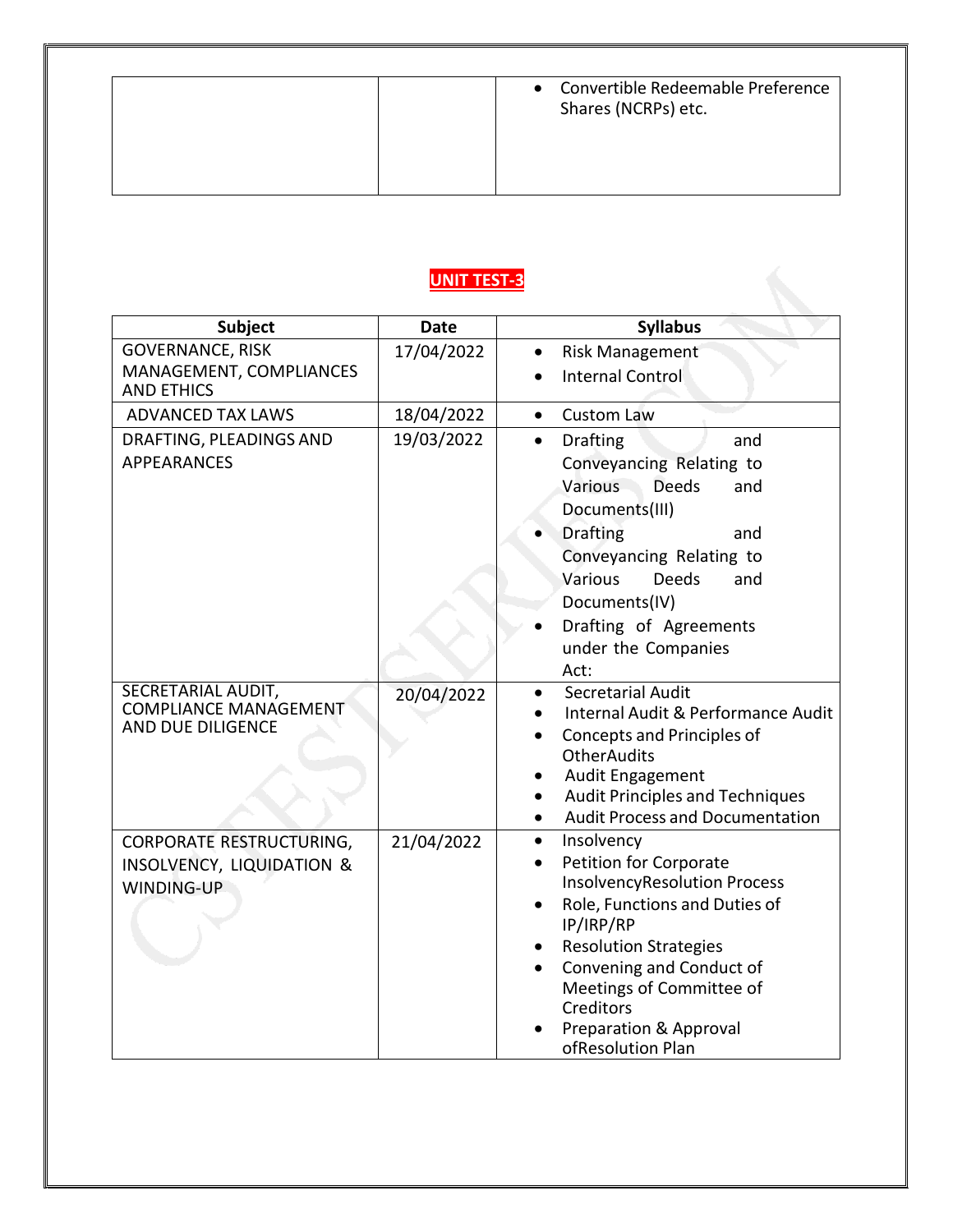| <b>RESOLUTION OF CORPORATE</b><br>DISPUTES, NON-COMPLIANCES<br>& REMEDIES | 22/04/2022 | Defaults,<br>Adjudication,<br>$\bullet$<br>Prosecutions and penalties under<br>the Companies Act, Securities Laws,<br>COFEPOSA,<br>Money<br>FEMA,<br>Laundering, Competition<br>Act,<br>Labour Laws & Tax Laws<br>Fines, Penalties and Punishments<br>under various laws<br><b>Relief and Remedies</b> |
|---------------------------------------------------------------------------|------------|--------------------------------------------------------------------------------------------------------------------------------------------------------------------------------------------------------------------------------------------------------------------------------------------------------|
| <b>CORPORATE FUNDING &amp;</b><br><b>LISTINGS IN STOCK EXCHANGES</b>      | 23/04/2022 | Securitization<br>Listing-Indian Stock Exchanges<br><b>International Listing</b>                                                                                                                                                                                                                       |

#### **UNIIT TEST-4**

| Subject                                                                       | <b>Date</b> | <b>Syllabus</b>                                                                                                                                                                                                                                                                          |
|-------------------------------------------------------------------------------|-------------|------------------------------------------------------------------------------------------------------------------------------------------------------------------------------------------------------------------------------------------------------------------------------------------|
| <b>GOVERNANCE, RISK</b><br>MANAGEMENT,<br><b>COMPLIANCES AND ETHICS</b>       | 24/04/2022  | Reporting<br><b>Ethics and Business</b><br>Sustainability and Corporate<br>SocialResponsibility<br>Anti-Corruption and Anti-Bribery<br>Laws in India                                                                                                                                     |
| <b>ADVANCED TAX LAWS</b>                                                      | 25/04/2022  | Direct and International Tax<br>$\bullet$                                                                                                                                                                                                                                                |
| DRAFTING, PLEADINGS AND<br><b>APPEARANCES</b>                                 | 26/04/2022  | Pleadings<br>Art of writing opinions<br>Appearances' &art of advocacy                                                                                                                                                                                                                    |
| SECRETARIAL AUDIT,<br><b>COMPLIANCE MANAGEMENT</b><br>AND DUE DILIGENCE       | 27/04/2022  | Forming an Opinion & Reporting<br>$\bullet$<br>Secretarial Audit-Fraud<br>detection & Reporting<br><b>Quality Review</b><br>Values Ethics and<br>ProfessionalConduct<br>Due Diligence<br>Due Diligence Impact<br><b>Assessment of Non</b><br><b>Compliancesand Reporting</b><br>thereof. |
| <b>CORPORATE</b><br>RESTRUCTURING,<br>INSOLVENCY, LIQUIDATION<br>& WINDING-UP | 28/04/2022  | Individual/ Firm In solvency<br>$\bullet$<br><b>Fresh Start Process</b><br>Debt Recovery & SARFAESI<br>Cross Border In solvency<br>Liquidation on or after failing of RP<br><b>Voluntary Liquidation</b><br>Winding-up by Tribunal under<br>theCompanies Act, 2013                       |